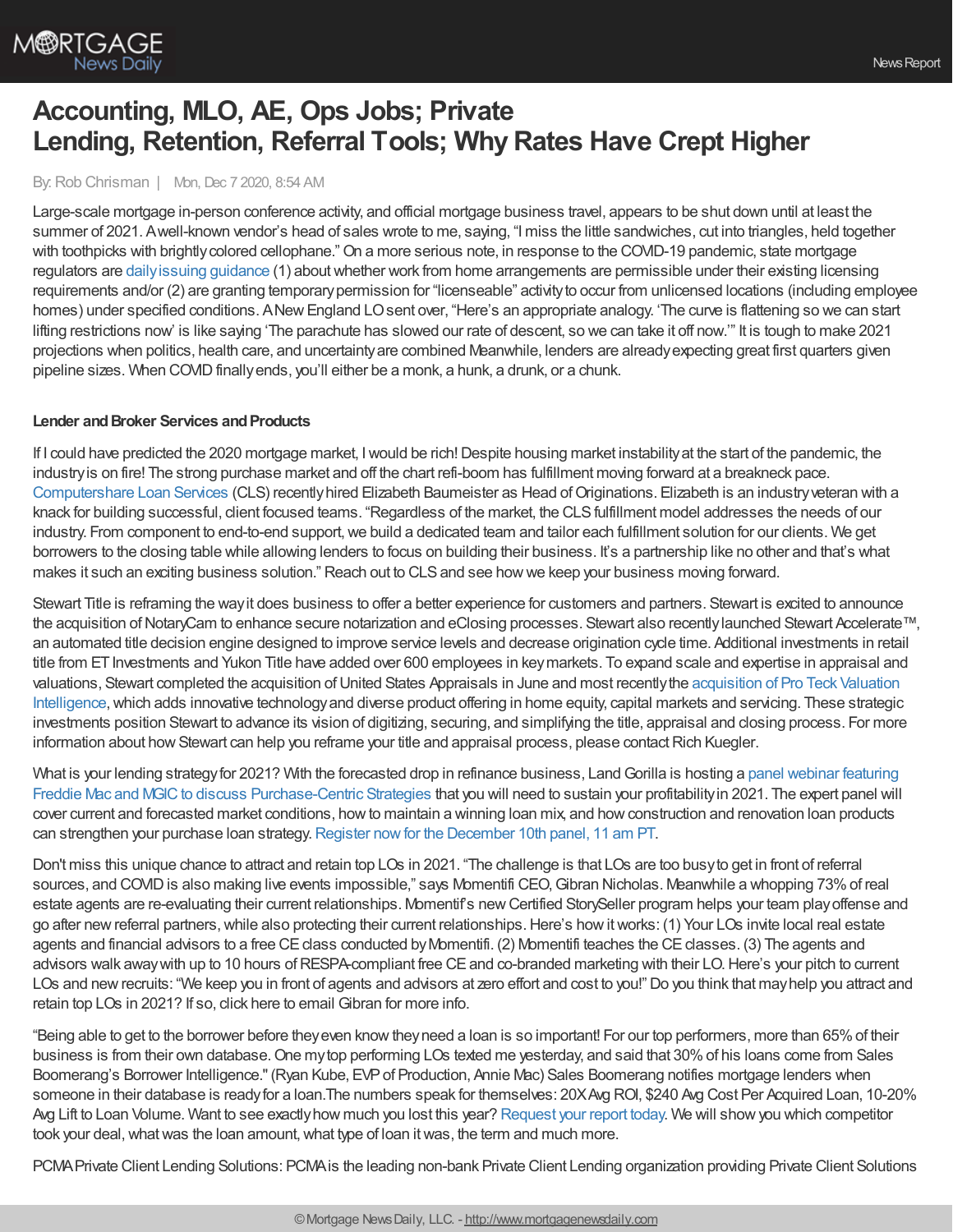

for accomplished and sophisticated clients. PCMAoffers the industry's most complete and integrated arrayof Private Client lending programs and concierge services to meet the needs of Mass Affluent (MAI) and High Net-Worth (HNWI) households. The Private Client Collective includes OMEGA and ZENITH. OMEGA features: \$3MM Ioan amounts, 40-yr fixed, 10-yr Interest Only, 3.99% fixed rate, \$500k cash out or more, 12 months bank statements, 36-month asset depletion, primary or second home. ZENITH features 30-yr fixed, 10-yr Interest Only, 4.99%fixed rate, no rental agreements, no taxreturns, long term or vacation rentals, 10+ properties, no portfolio limit, close in 10 days or less. Learn more at PCMA mortgage.

### **Wholesale Tidbits**

Orion Lending is proud to show off its new website, including a rebrand of the notable STAR Portal, comprised of several broker-centric pages with an overview of the Broker Experience with Orion, a dynamic Resource Center, an intuitive Appraisals page and much more! Additionally, Approved Broker Partners will see the extraordinary revitalization of the leading STAR Portal. "This is another galactic milestone as Orion enters its 7th year. With so many successful missions fulfilled, and thousands more to surmount, we are thrilled to provide this technological advancement for our team and tremendous broker partners", said Curtis Edwards, Orion Lending EVP. (If you are ready to partner with Orion Lending, and are ready to leverage its amazing technology, it is time to get [approved](https://orionlending.com/Sign-Up).)

While a reverse mortgage might not be for everyone, sometimes the real issue is the borrower is simply confused or misinformed and given the right information, mayactuallyfind that the program is a good financial decision for their situation. Plaza Home Mortgage shared an article from [msn.com](https://share.plazahomemortgage.com/e2t/tc/VWdwk189YC2tV95ysv2Ks3l0W22vCbp4jRxHGN3rtP5V5nxG7V3Zsc37CgBD2W8MFz_r5zxR-XW8v9hLG4lzqJbW6ZQ32p8S29ZzW1W5zwF2WFBPyW5HmFc438CfVBVG6ysQ4qQ7YDW5KRHDR2MQ-mHW4kZn1p5_xdBGN2-6q4WfCml8W4M02X51f8S1qW3bN2rT4kWKRDW26k-_l7-KCD2W47svh92f3Wt5W5_h65c3FxbD0W6XDGdP17GCQyW3v4lVv3vhNyRW5Z2Tw63jzMF7W3jXXMJ7_Z2tfV8sBRm4kbKhQW7_9zbZ73xkk6W18kY9h4k7qblN3Vqn_v-4hZdW6D1TkF42gd31W7LhDyD8djxSJW4z8gC34SY92bW1_RRb47QdDWqW29Ht3Q43DfL1W8TSvP-7bcq22W89fl1-35rxDWW8Ghq7v6N0DrfW45zTMx75dFZrW7tgvmK3FGKQB37211) that covers some of the more common objections lenders hear from potential borrowers, and provides insights as to how to address them.

[Mountain](https://www.mwfinc.com/) West Financial offers several options when requesting payoff demands for loans currently serviced by MWF. Options include Net Escrow Payoff Demand and Escrow Rollover Payoff Demand. Note that if requests do not include ALL information required, requests will be delayed.

#### **Capital Markets**

Despite good news about the availability of a vaccine in the coming months, the recent spike in COVID infections has caused some consumers to renewtheir avoidance of high-contact activities over the last fewweeks.Combined with additional social restrictions in some parts of the country, the fallout is expected to make its wayinto the economic data over the next couple months. In the meantime, the available data showa resilient economydespite the manychallenges facing consumers and businesses. Manufacturing continues its expansion according to the ISMManufacturing Indexfor November and the forward-looking indicators in the surveysuggest continued strength over the next couple months. Despite a small drop in pending home sales, housing remains a bright spot although with very thin supplyhas the potential to pause the run-up in sales in the near-term despite strong demand across the country.**Risinghome prices may also be hurting affordability**, especially for first-time homebuyers who do not have the benefit of using equity from a sale to use as a down payment.

Sure enough, the yield on the risk-free 10-year Treasurynote is approaching 1.00 percent as markets have recentlydigested news of an impending functioning vaccine for the public, improved hopes for stimulus out of Washington, and a lower unemployment rate than expected. Fridayrevealed thatU.S. payroll employment increased bya net 245k jobs in November, a good number but one below expectations of about 440k net newjobs for the month. After the outsized job growth of last summer fueled bybusiness re-openings, this report continues the trend toward weaker monthlygains. The number of (officially) unemployed people continued to trend down, **but still remains 4.9 millionabove the February2020 level.** Even more troubling was the decline in Americans participating in the labor force, as more people left jobs and the workforce altogether. As in previous months, job gains were concentrated in the service-providing sectors, with total service-sector employment increasing by 289k in November. Further fiscal stimulus now represents a tipping point with respect to Q1 2021 growth, though lawmakers in Washington have still done nothing about it despite reports thatHouse Speaker Pelosi is **now open to a smaller stimulus package.** By the close on Friday, U.S. Treasuries had pulled back and the UMBS basis closed mostly tighter.

This week's economic calendar begins later this morning with the Employment Trends Indexfor November. The onlyother release on the day will be October consumer credit. The most likely market moving events for next week will come in the form of the mini-Refunding, held tomorrow through Thursday, and consisting of \$118 billion in new 3-years and reopened 10-years and 30-years. Things pick back up tomorrow with the November NFIB Small Business Optimism Index and Revised Q3 Productivity and Unit Labor Costs before Wednesday brings October Job Openings and October Wholesale Inventories. Thursday sees November CPI and the November Treasury Budget. The week closes with November PPI and preliminaryDecember Michigan Consumer Sentiment Survey. The **NYFedwill conduct anoperation ineachclass** today, totaling \$6.7 billion. That starts with \$1.3 billion UMBS15 1.5%and 2.0%and will be followed by\$3.6 billion UMBS 1.5% and 2.0%, then \$1.8 billion GNII 2.0% and 3.0%. We begin the day with Agency MBS prices up/better by .125-.250 and the 10-year